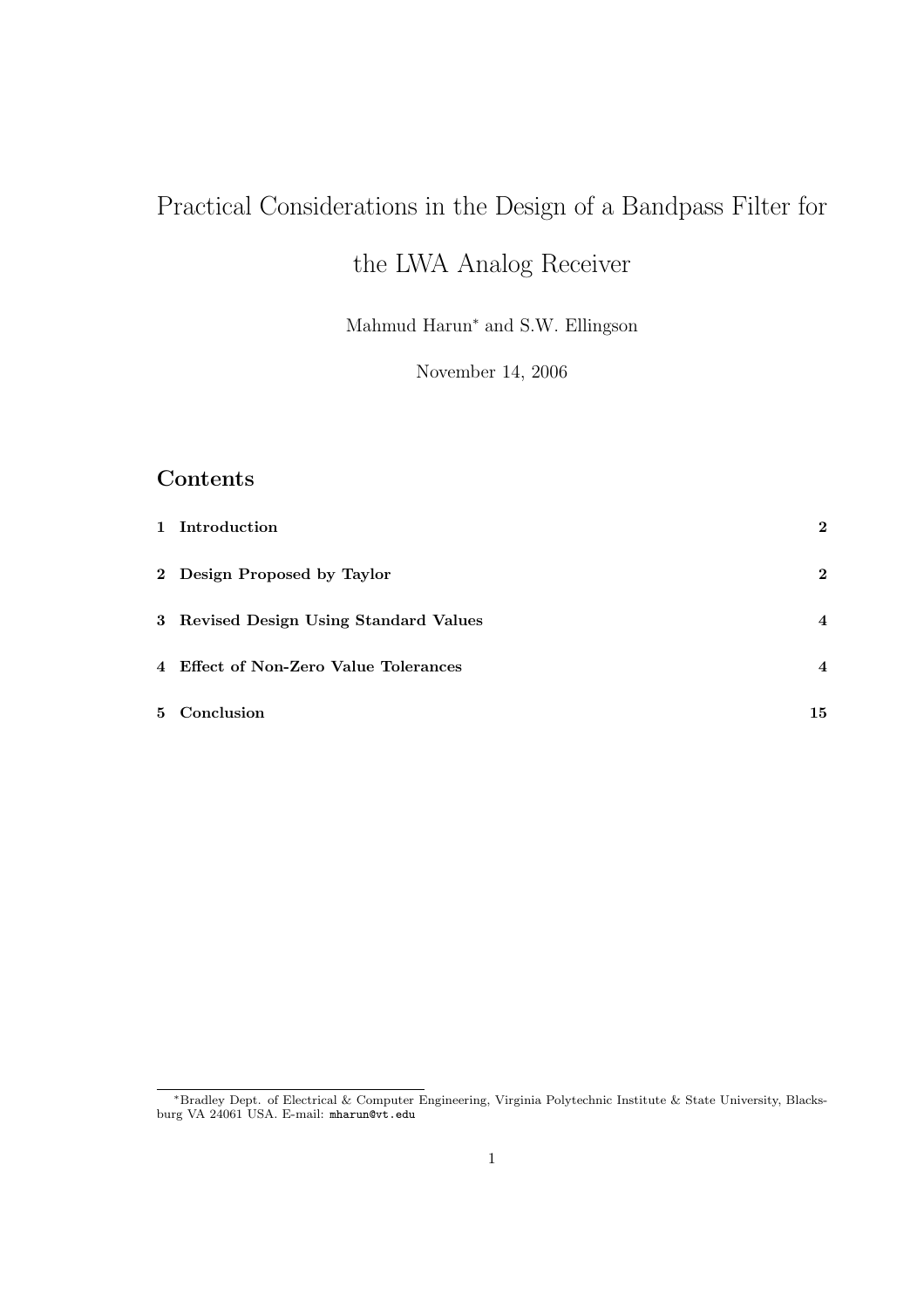#### 1 Introduction

In [1] a design for the LWA analog receiver was suggested. In Section 6.4 of that document, a design for a bandpass filter was proposed which provided the required 20-80 MHz bandpass. However, that design did not use standard (commercially available) components. In this document we (1) revise the design using standard values and (2) quantify the extent to which typical variations in component values may affect performance.

#### 2 Design Proposed by Taylor

The design of the filter from [1] is shown in Figure 1.

|  |  |  |                                |                                                            |           |    |   |                               |                                           |    |                |                                            |       |                |                                                                                                                                                                                                        |  |        |  |  | <b>CB</b> 80 08 |                   |
|--|--|--|--------------------------------|------------------------------------------------------------|-----------|----|---|-------------------------------|-------------------------------------------|----|----------------|--------------------------------------------|-------|----------------|--------------------------------------------------------------------------------------------------------------------------------------------------------------------------------------------------------|--|--------|--|--|-----------------|-------------------|
|  |  |  |                                |                                                            |           | 28 | 忠 | $\mathcal{L}^{\mathcal{A}}$ . |                                           |    | - 25           |                                            | 女に、一次 |                |                                                                                                                                                                                                        |  | 一度に、数量 |  |  |                 |                   |
|  |  |  | $\sim$ $\sim$ $\sim$ C1 $\sim$ |                                                            | 8 8 8 8 8 |    |   |                               | a the second control of the second second | C2 | <b>Barbara</b> |                                            |       | 一、 第二、 第二、 第二、 |                                                                                                                                                                                                        |  |        |  |  | 第 章 第           |                   |
|  |  |  |                                | 98 8 90 3 8 90 3 2 1 2 3 4 5 6 6 7                         |           |    |   |                               |                                           |    |                | ingster of a control of the product of the |       |                | $\label{eq:2.1} \mathcal{C}(\mathbf{S}_n^{\mathcal{G}} \otimes \mathbb{R}) = \mathcal{R} \qquad \text{for} \qquad \mathcal{R} = \mathcal{R} \qquad \text{for} \qquad \mathcal{R} = \mathcal{R} \qquad$ |  |        |  |  | <b>Term</b>     | Term <sub>2</sub> |
|  |  |  |                                | $\sqrt{1}$ erm $\sqrt{14}$ and $\sqrt{14}$ and $\sqrt{14}$ |           |    |   |                               |                                           |    |                | $C4$ and $C4$ and $C4$ and $C5$ and $C5$   |       |                | <b>C5</b> a series and                                                                                                                                                                                 |  |        |  |  | 1991 - S        |                   |
|  |  |  |                                |                                                            |           |    |   |                               |                                           |    |                |                                            |       |                |                                                                                                                                                                                                        |  |        |  |  |                 |                   |
|  |  |  |                                |                                                            |           |    |   |                               |                                           |    |                |                                            |       |                |                                                                                                                                                                                                        |  |        |  |  |                 |                   |
|  |  |  |                                |                                                            |           |    |   |                               |                                           |    |                |                                            |       |                |                                                                                                                                                                                                        |  |        |  |  |                 |                   |
|  |  |  |                                |                                                            |           |    |   |                               |                                           |    |                |                                            |       |                |                                                                                                                                                                                                        |  |        |  |  |                 |                   |

Figure 1: Fifth order Butterworth filter proposed in [1] .

The component values used in this design are listed in the following table.

| component      | value    |
|----------------|----------|
| L1             | 71 nH    |
| L <sub>2</sub> | 231 nH   |
| L3             | 71nH     |
| $L_4$          | $269$ nH |
| L5             | $269$ nH |
| C1             | 282pF    |
| C2             | 87 pF    |
| C3             | 282pF    |
| C4             | 75pF     |
| C5             | 75pF     |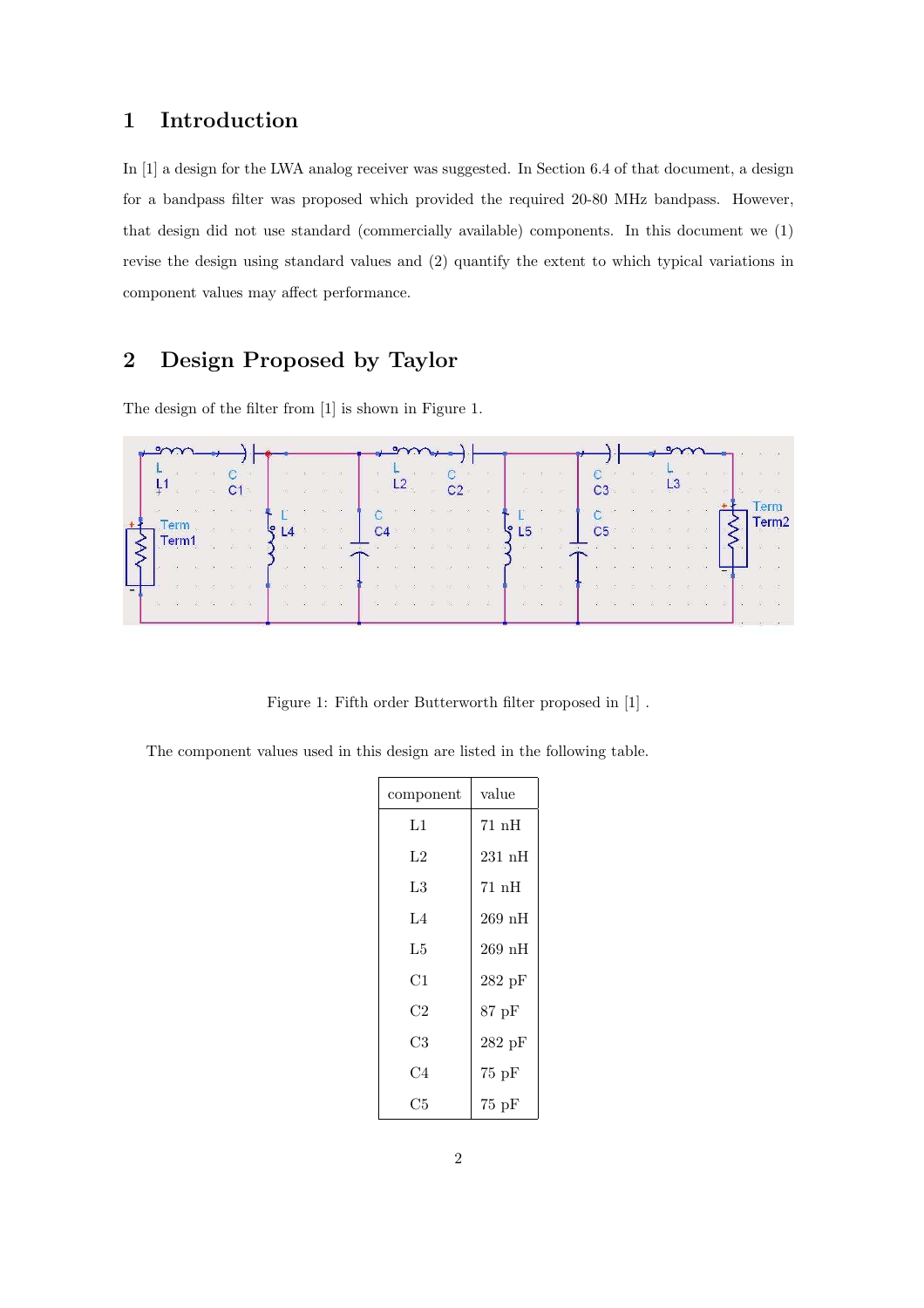The transfer function of the filter is shown in Figure 2. It is not intended that this be the sole filter in the LWA receiver chain, but rather it is anticipated that several such filters would be used distributed throughout the receiver chain, perhaps with additional filter(s) to provide increased rejection of the FM band if necessary.



Figure 2: Frequency response of the filter using values specified in [1]

The next step was to consider the physical realization of the filter with standard value components.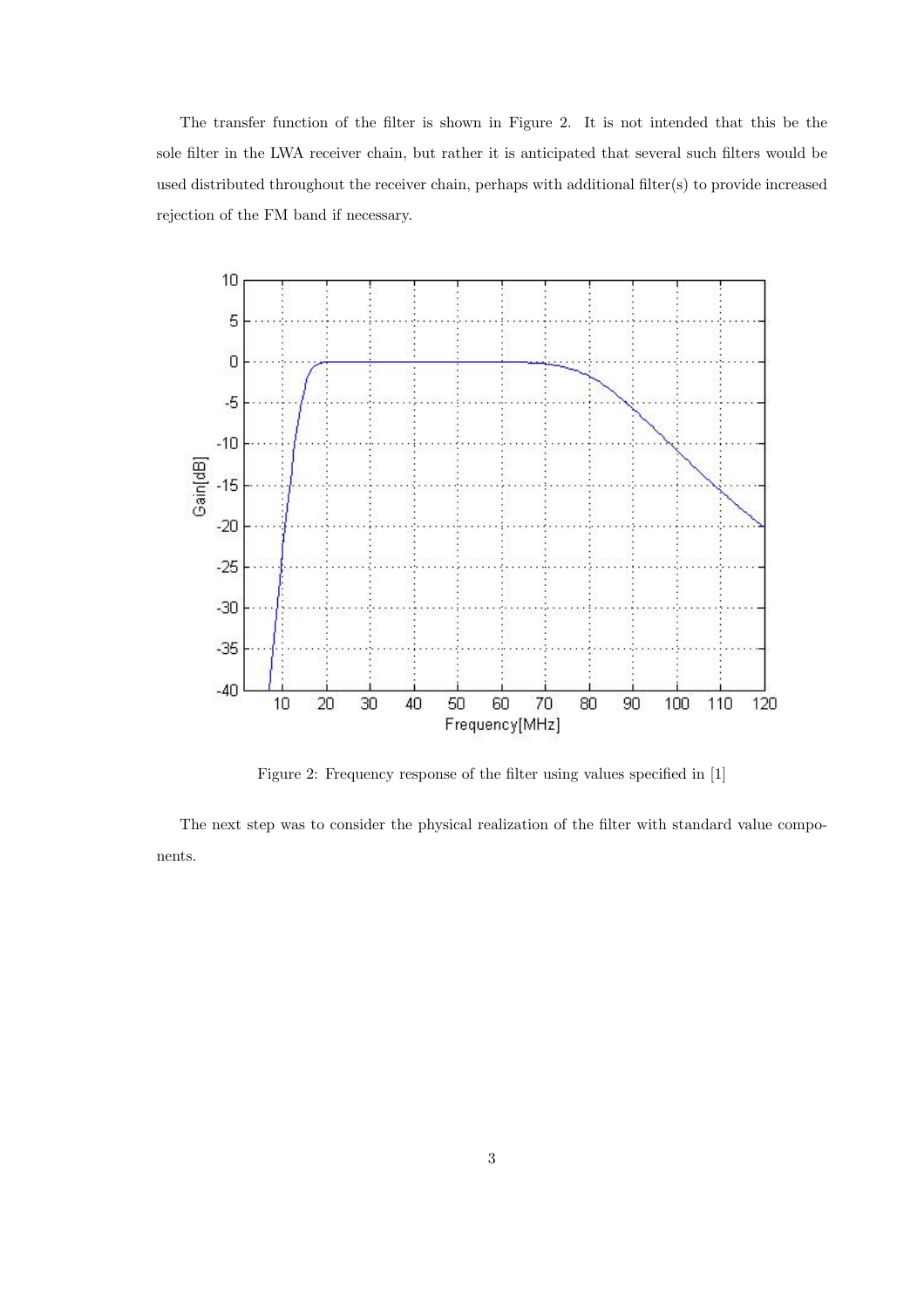#### 3 Revised Design Using Standard Values

Revised values are selected from commercially available 0603 size SMT components available from the Digikey<sup>1</sup> and Coilcraft<sup>2</sup> catalogs. The selected values are:

| Component | Value    |
|-----------|----------|
| L1        | 72 nH    |
| L2        | $220$ nH |
| L3        | 72 nH    |
| $L_4$     | 270nH    |
| L5        | $270$ nH |
| C1        | 270 pF   |
| C2        | $91$ pF  |
| C3        | $270$ pF |
| C4        | 75pF     |
| C5        | $75$ pF  |

The frequency response was generated using these values and is shown in Figure 3. The passband is shown in greater detail in Figure 4.

#### 4 Effect of Non-Zero Value Tolerances

Commercially available SMT components typically have a tolerance (i.e., maximum error in value) of 5 percent. We used monte carlo simulation to study the effect of non-zero tolerance on performance. 100 trials were run using a uniformly-distributed random distribution to generate tolerance values within the specific range. These new values were then used to plot the transfer function of the filter. In Figure 5 the response due to 5% tolerance values is shown.

A plot was generated in the same manner for 1% tolerance. Figure 7 shows the response for components using 1% tolerance values.

In order to determine the effect of extreme errors in the component values, tolerance values as high as  $10\%$  and  $20\%$  were also considered. Figure 9 shows the response with  $10\%$  tolerance and Figure 11 shows the response with 20% tolerance.

<sup>1</sup>www.digikey.com

<sup>2</sup>www.coilcraft.com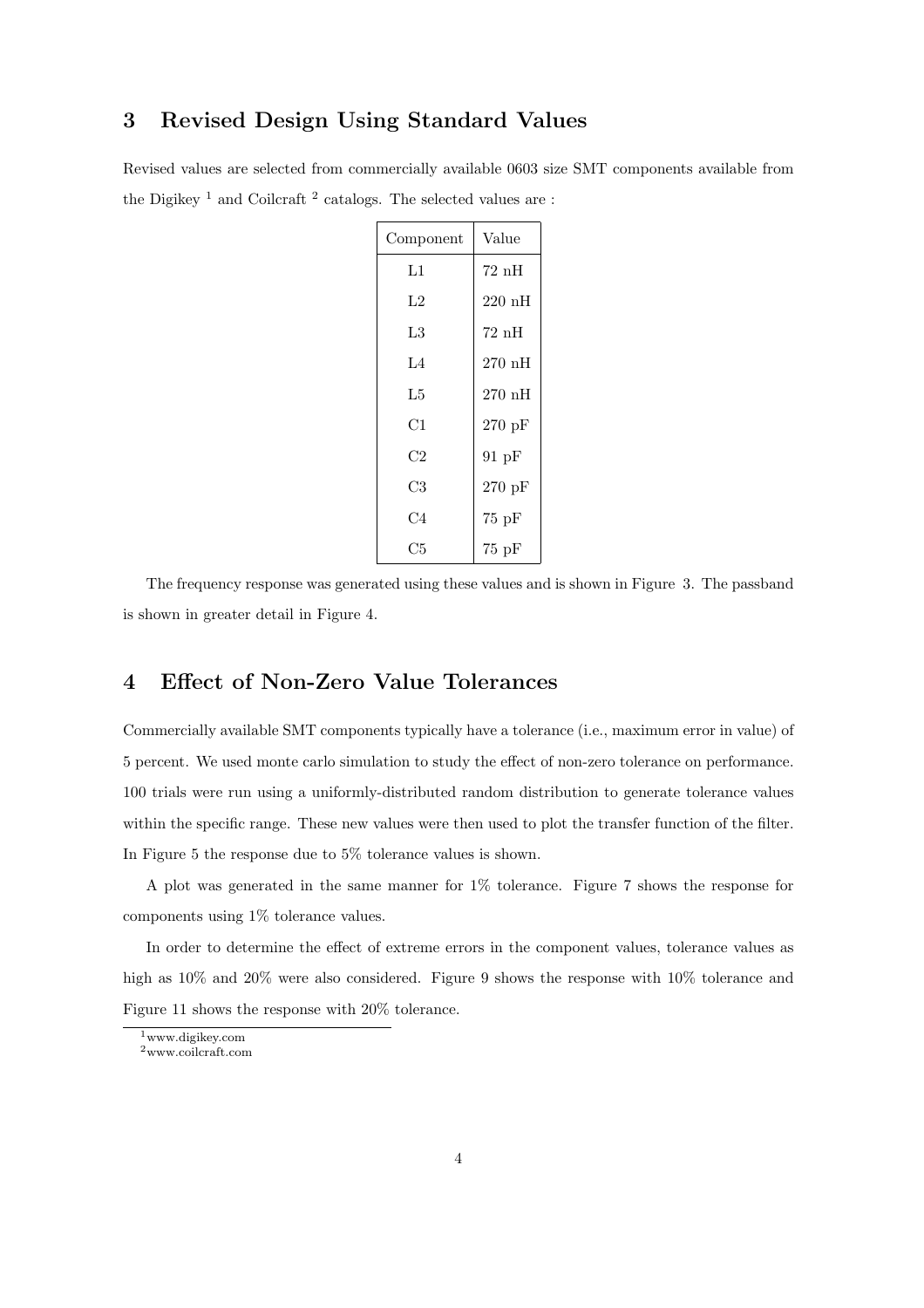

Figure 3: Frequency response using selected standard values (dashed line). Also shown is the response with values specified in [1] (solid line).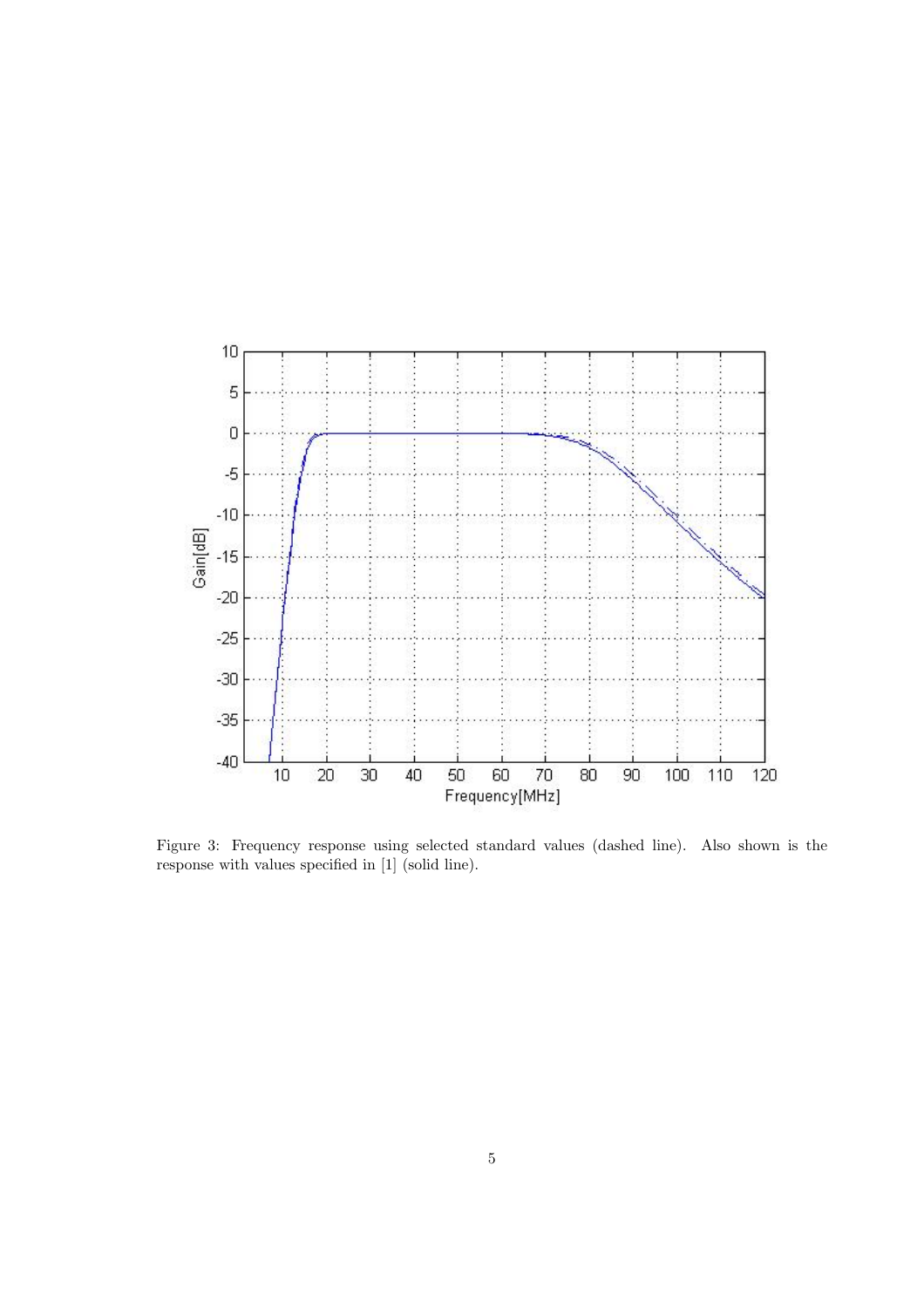

Figure 4: Same as Figure 3 zooming in to passband region.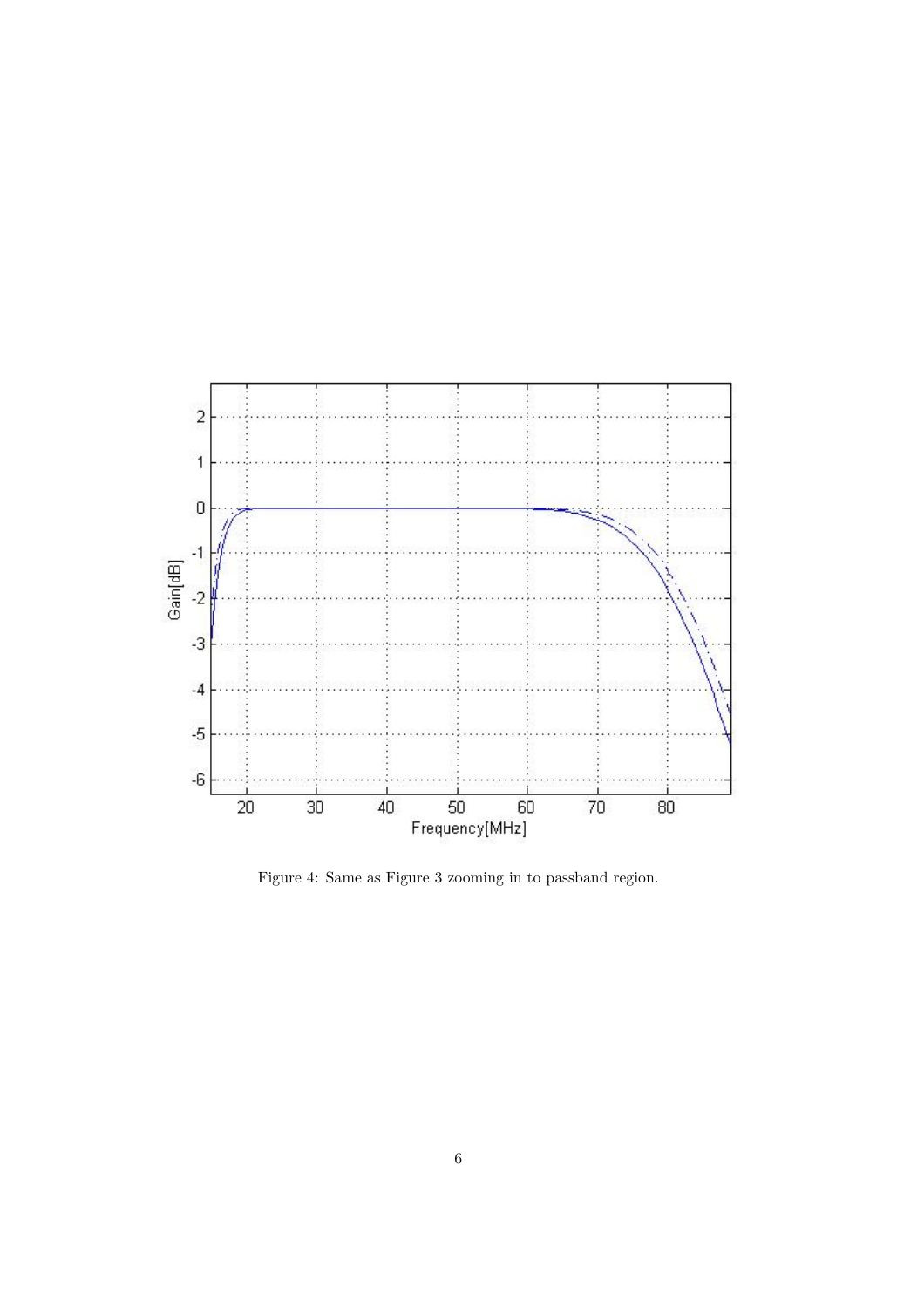

Figure 5: Frequency responses of 100 trials using components with tolerance of 5%.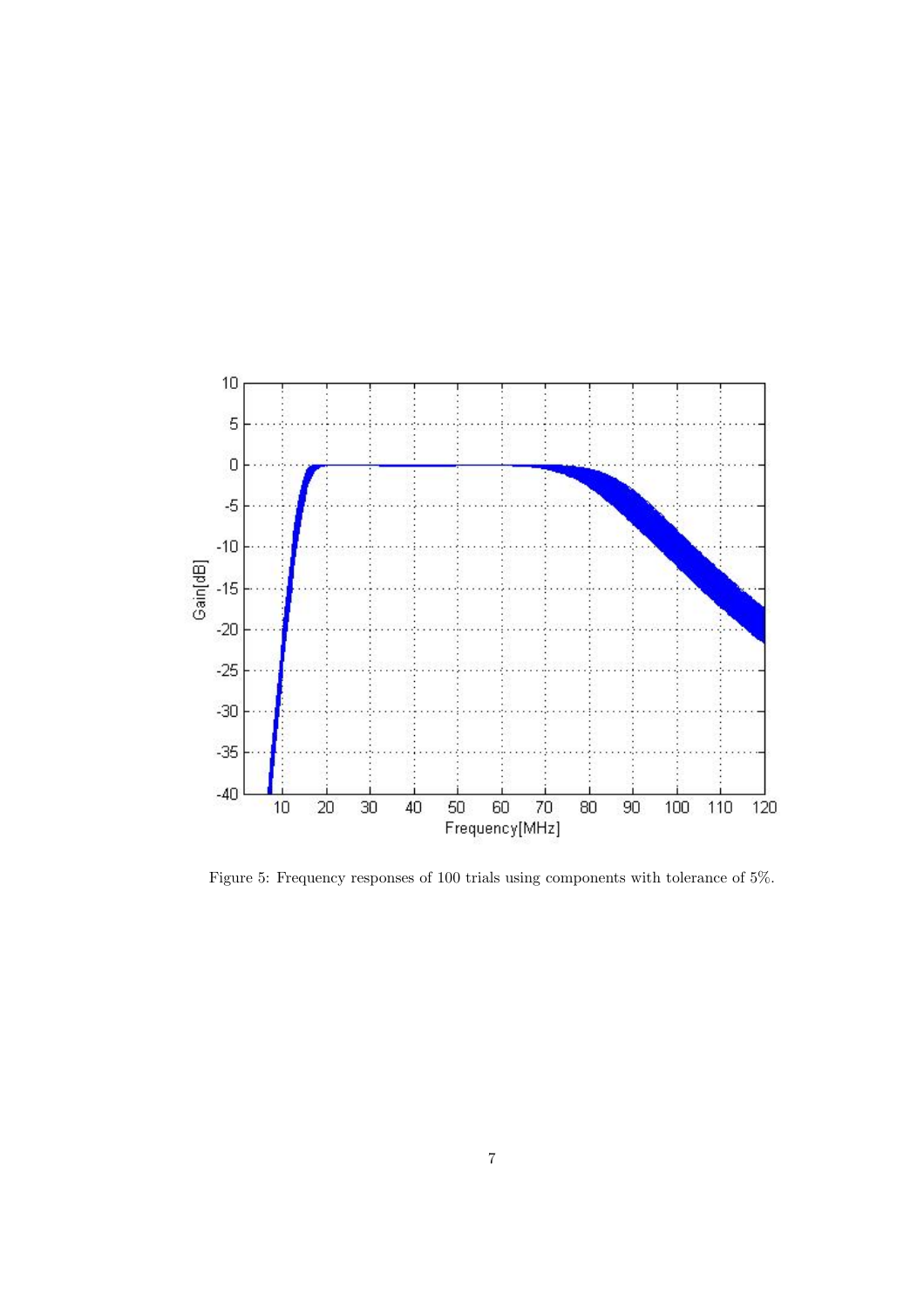

Figure 6: Same as Figure 5 zooming in to pass band region.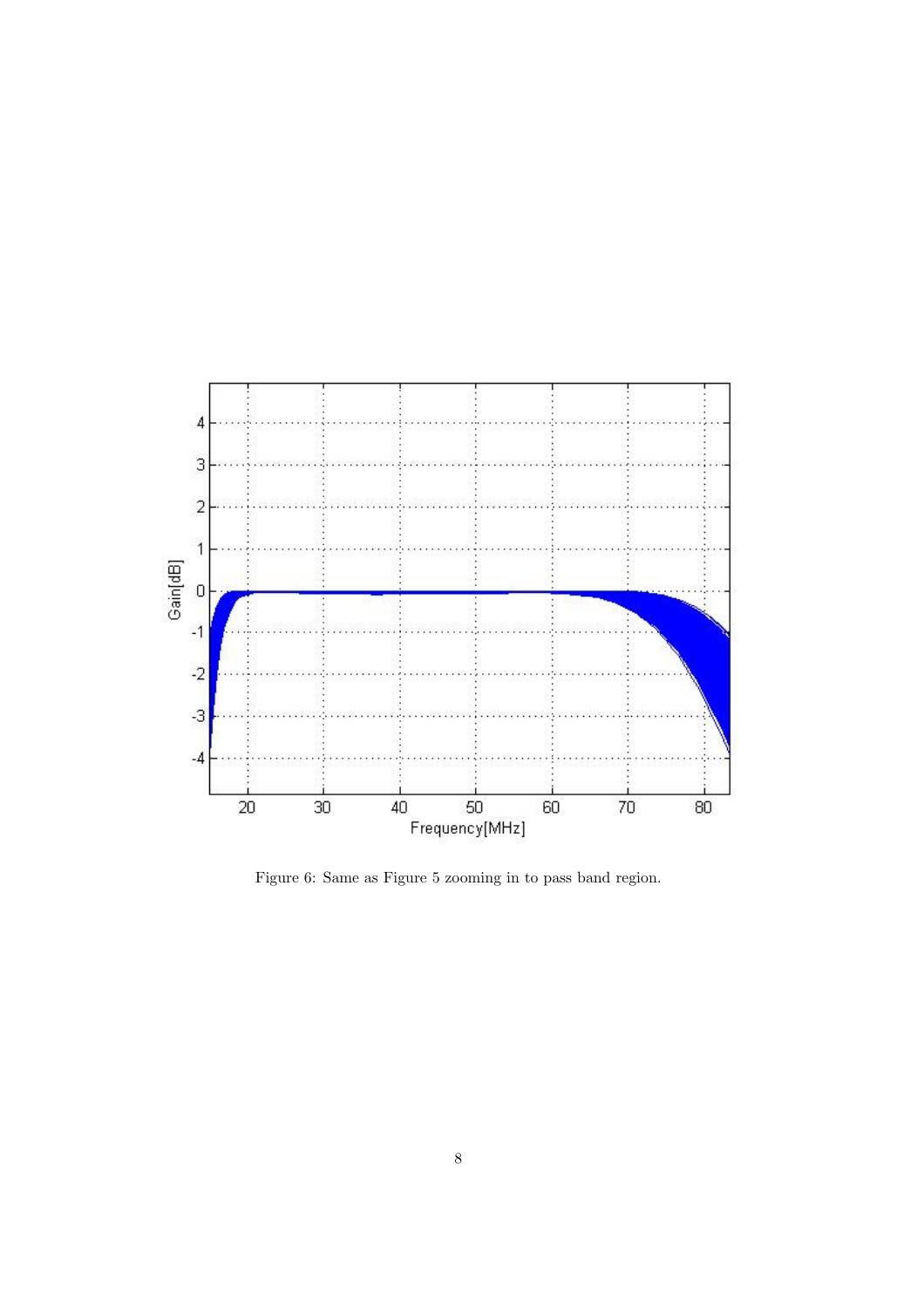

Figure 7: Frequency responses of 100 trials using components with tolerance of 1%.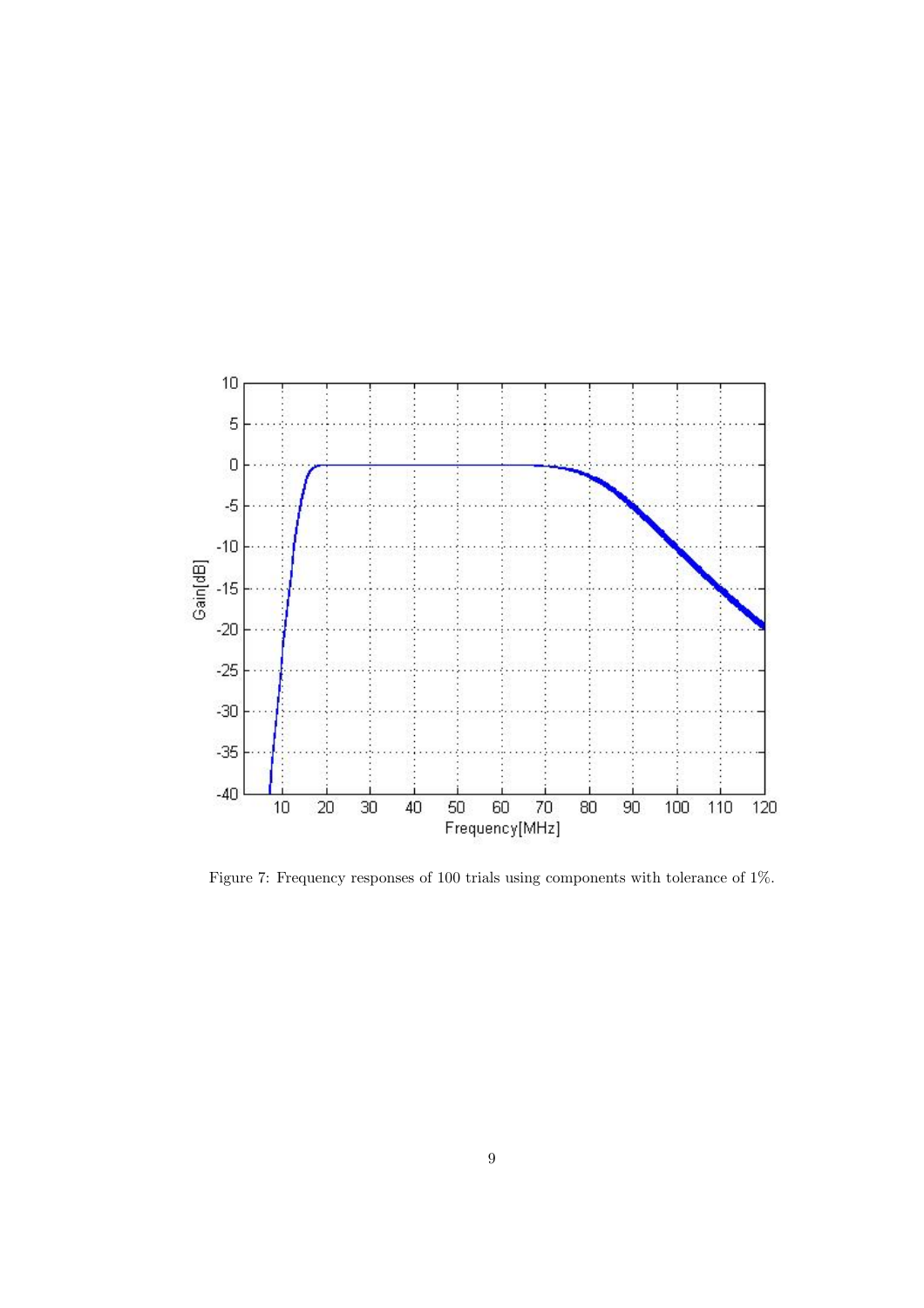

Figure 8: Same as Figure 7 zooming in to pass band region.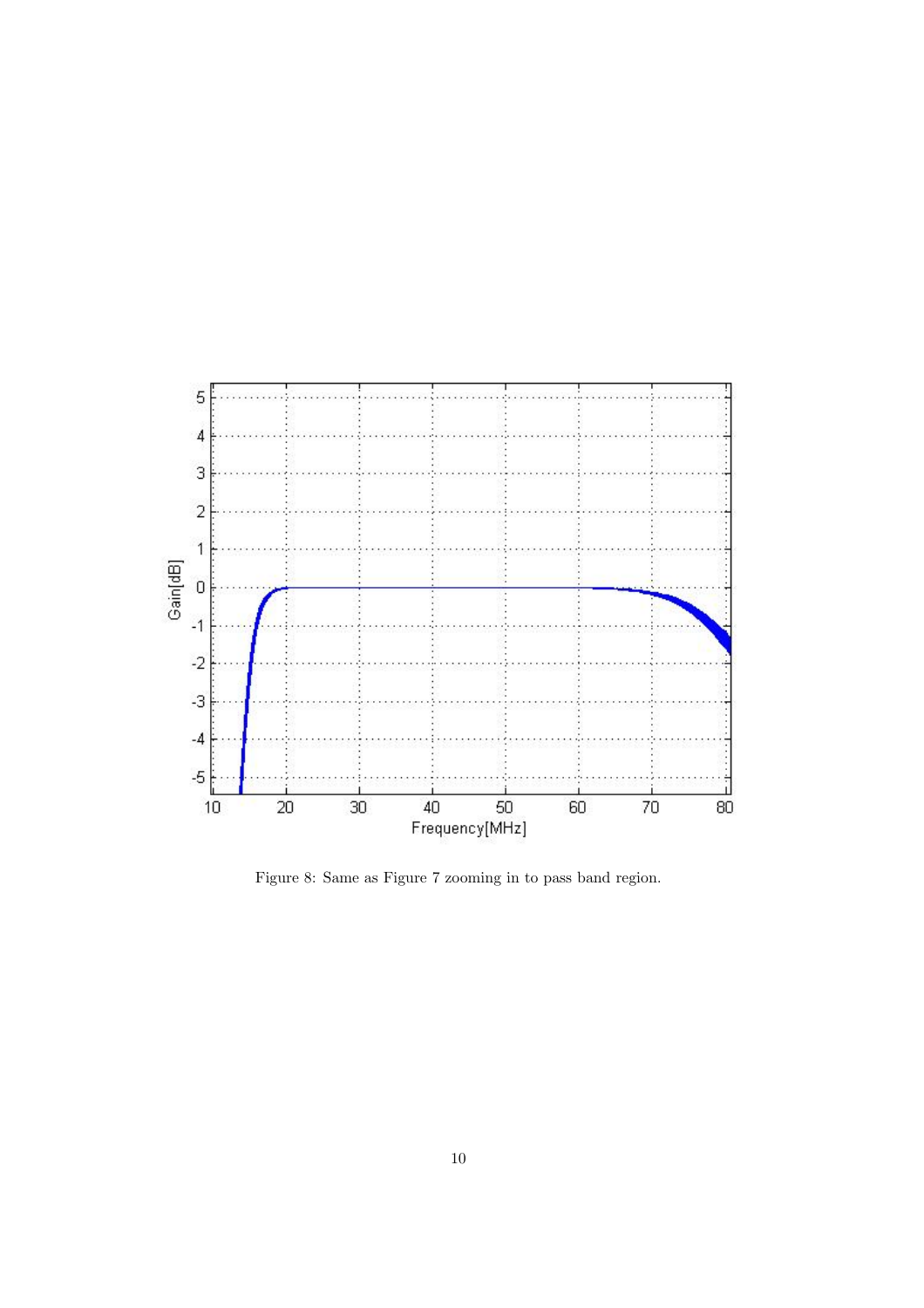

Figure 9: Frequency responses of 100 trials using components with 10% tolerance.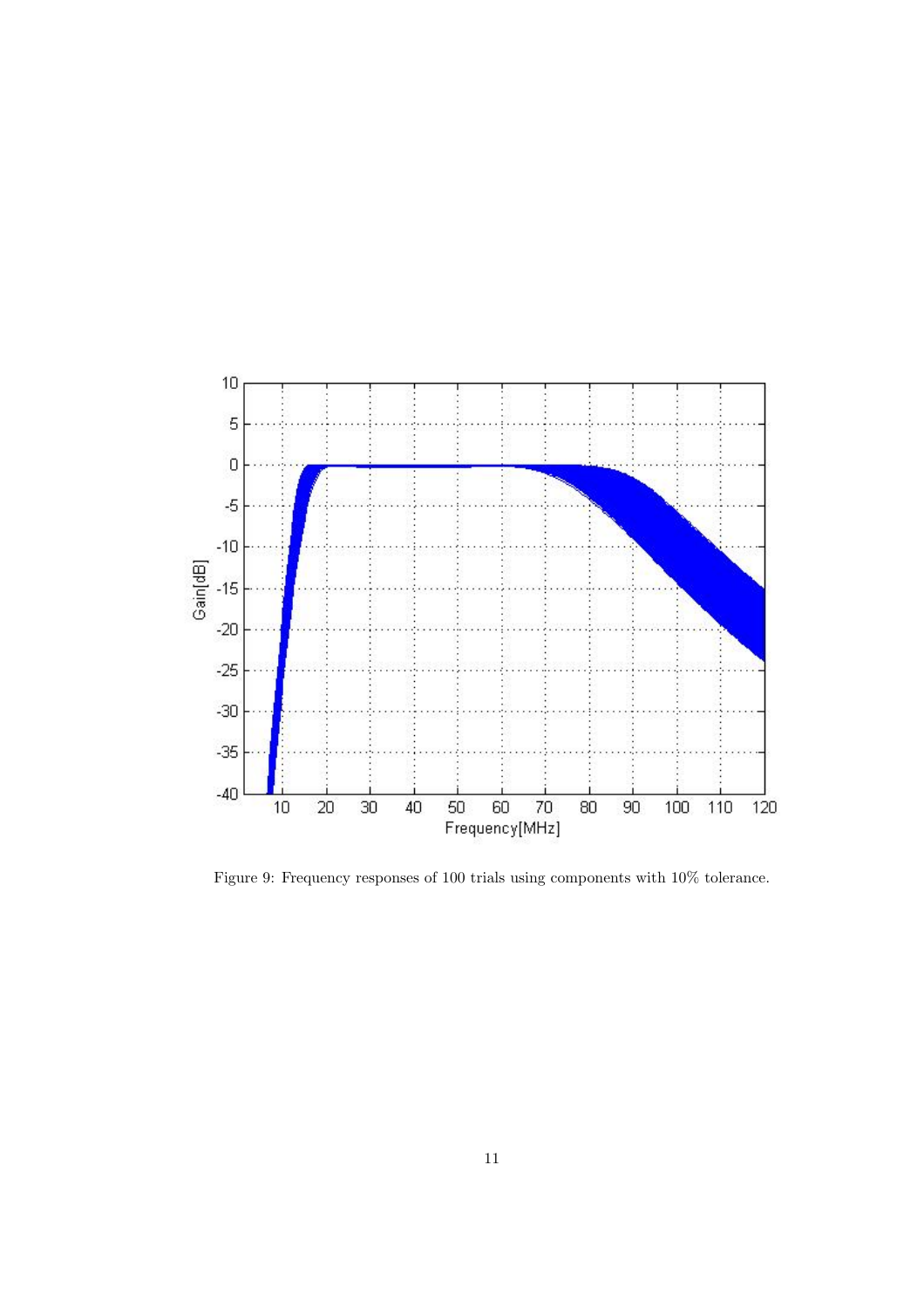

Figure 10: Same as Figure 9 zooming in to pass band region.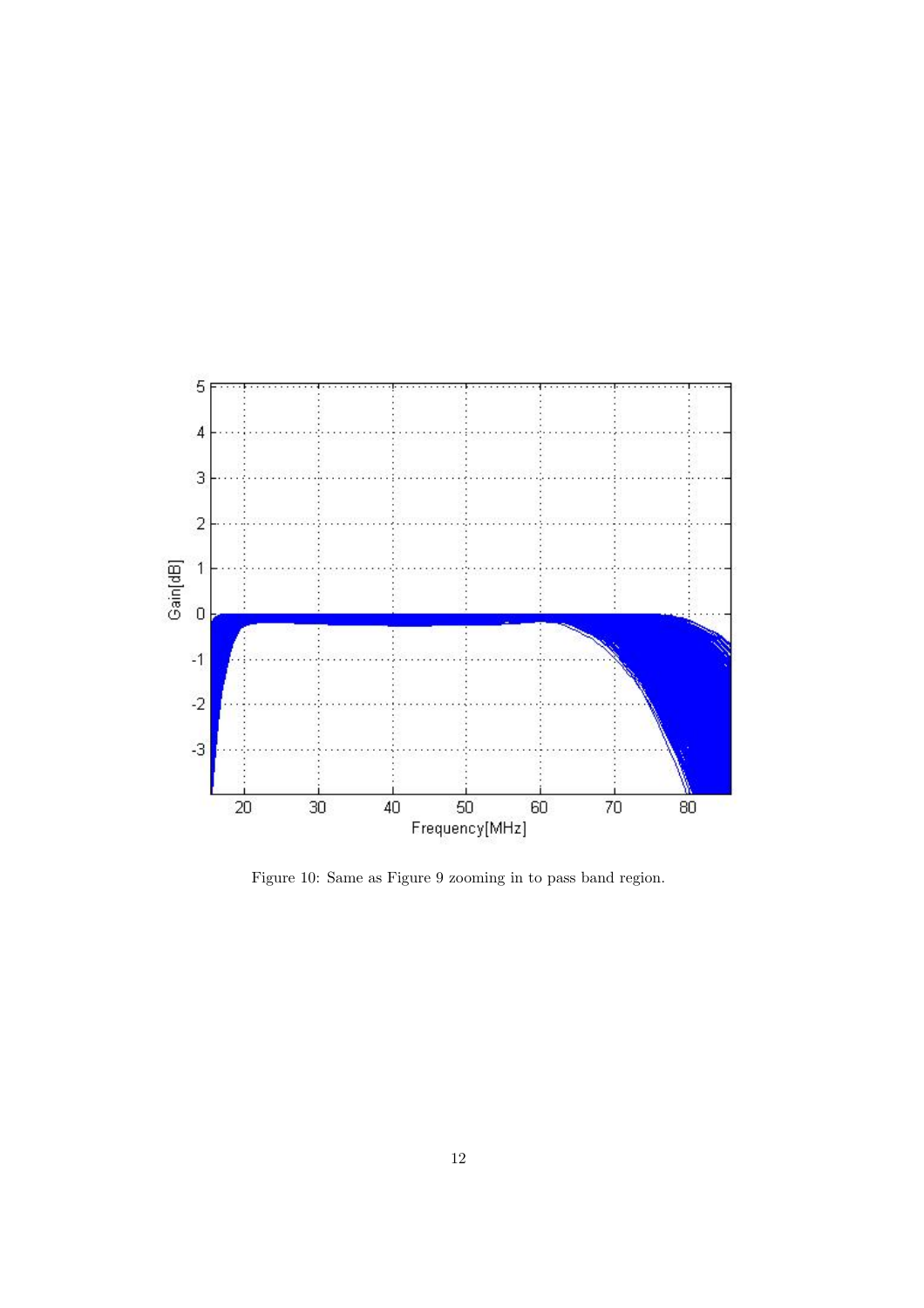

Figure 11: Frequency responses of 100 trials using components with 20% tolerance.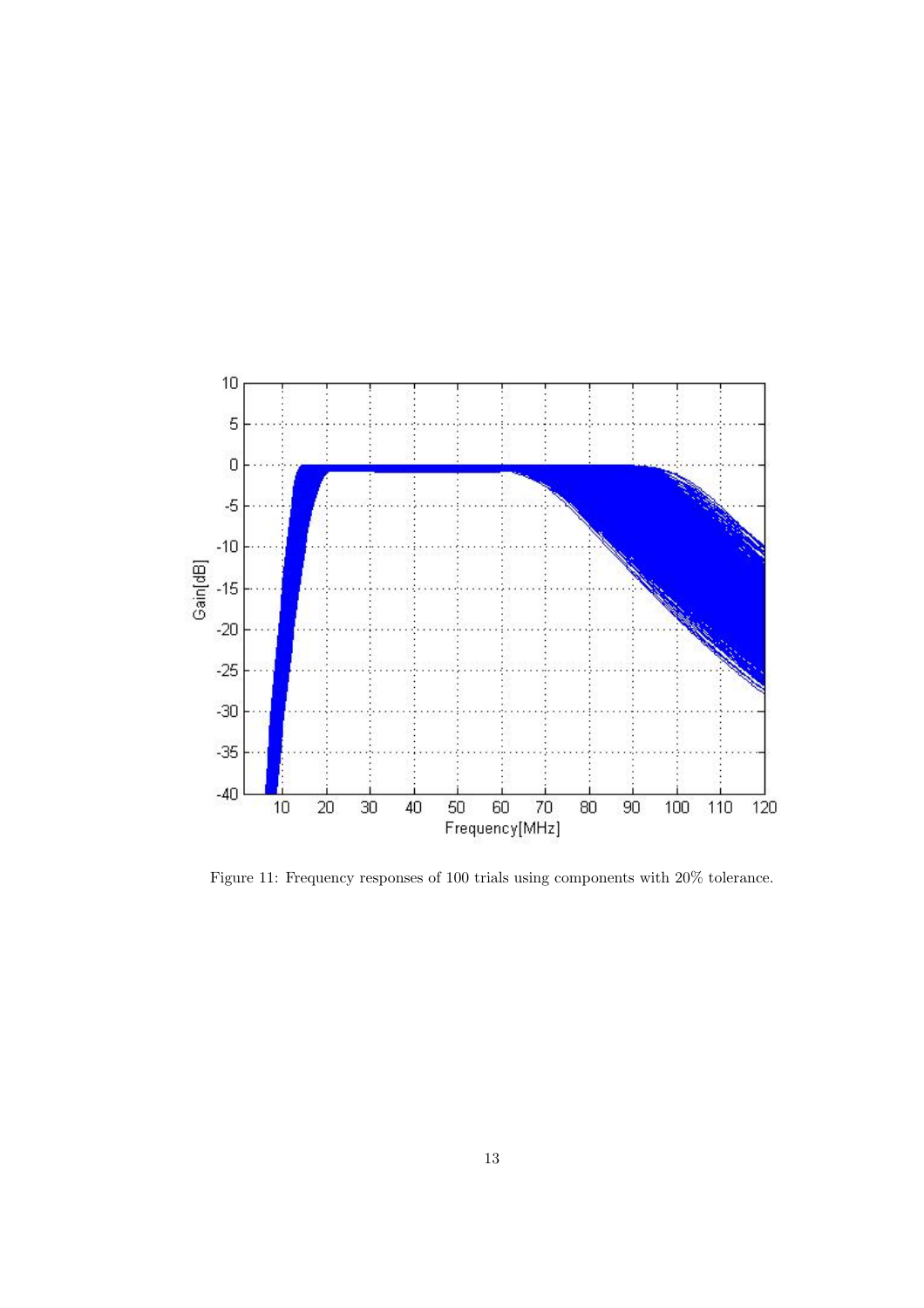

Figure 12: Same as Figure 11 zooming in to pass band region.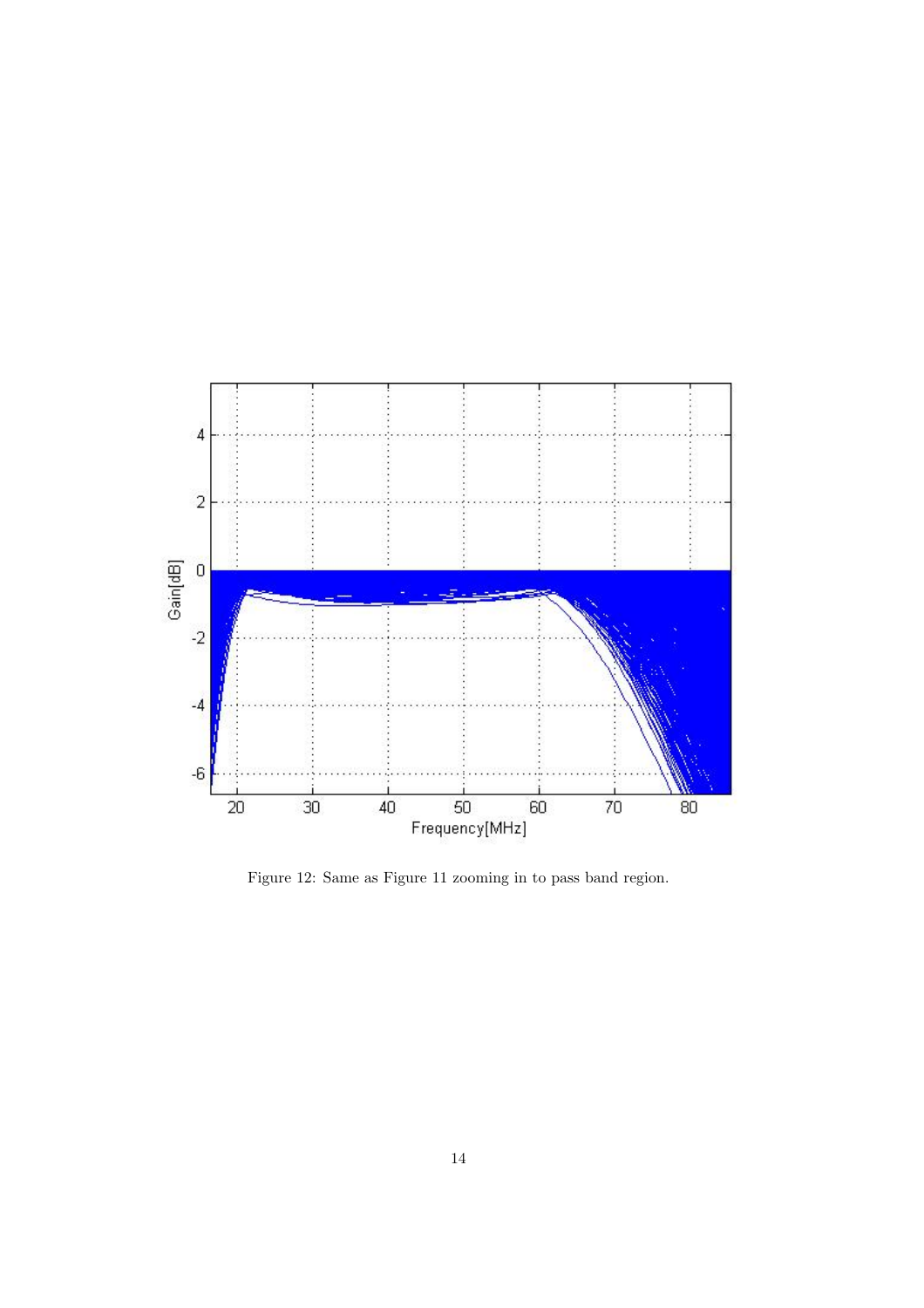#### 5 Conclusion

| Component Values | Maximum            | Maximum            | Minimum                |  |  |  |  |
|------------------|--------------------|--------------------|------------------------|--|--|--|--|
|                  | deviation from     | deviation from     | attenuation at         |  |  |  |  |
|                  | $ 1 $ in 20-60 MHz | $ 1 $ in 60-80 MHz | $10 \& 90 \text{ MHz}$ |  |  |  |  |
| From $[1]$       | 0 dB               | $0 \text{ dB}$     | $-23, -6$ dB           |  |  |  |  |
| Standard values, | $<< 0.1$ dB        | $< 0.5 \text{ dB}$ | $-23, -5$ dB           |  |  |  |  |
| $0\%$ tolerance  |                    |                    |                        |  |  |  |  |
| Standardvalues,  | $<< 0.1$ dB        | $0.4$ dB           | $-22, -5$ dB           |  |  |  |  |
| 1\% tolerance    |                    |                    |                        |  |  |  |  |
| Standard values, | $<< 0.1$ dB        | $1.4\;\mathrm{dB}$ | $-21, -3$ dB           |  |  |  |  |
| 5\% tolerance    |                    |                    |                        |  |  |  |  |
| Standardvalues,  | $<< 0.1$ dB        | $1.6\;\mathrm{dB}$ | $-18, -2 \text{ dB}$   |  |  |  |  |
| $10\%$ tolerance |                    |                    |                        |  |  |  |  |
| Standardvalues,  | $\sim$ 1 dB        | $4.5 \text{ dB}$   | $-14. \sim 0$ dB       |  |  |  |  |
| 20% tolerance    |                    |                    |                        |  |  |  |  |

The following table summarizes the results of this study.

Observing the results of this study we find that the use of standard commercially-available SMT components with typical 5% tolerance lead to deviations from the ideal design that are significant, and perhaps on the verge of becoming objectionable. Components with 1% tolerance, which are available but cost significantly more, are judged to be completely acceptable. The distribution of the errors in component values affects the results; we have used a uniform distribution but a Gaussian distribution may be a better model, and would likely yield deviations smaller than those seen here. Since this filter design is not unique (i.e., there are other topologies and value-sets that yield similar responses) it may be worthwhile to consider if a design exists which is more robust to deviations from ideal values than the design considered here.